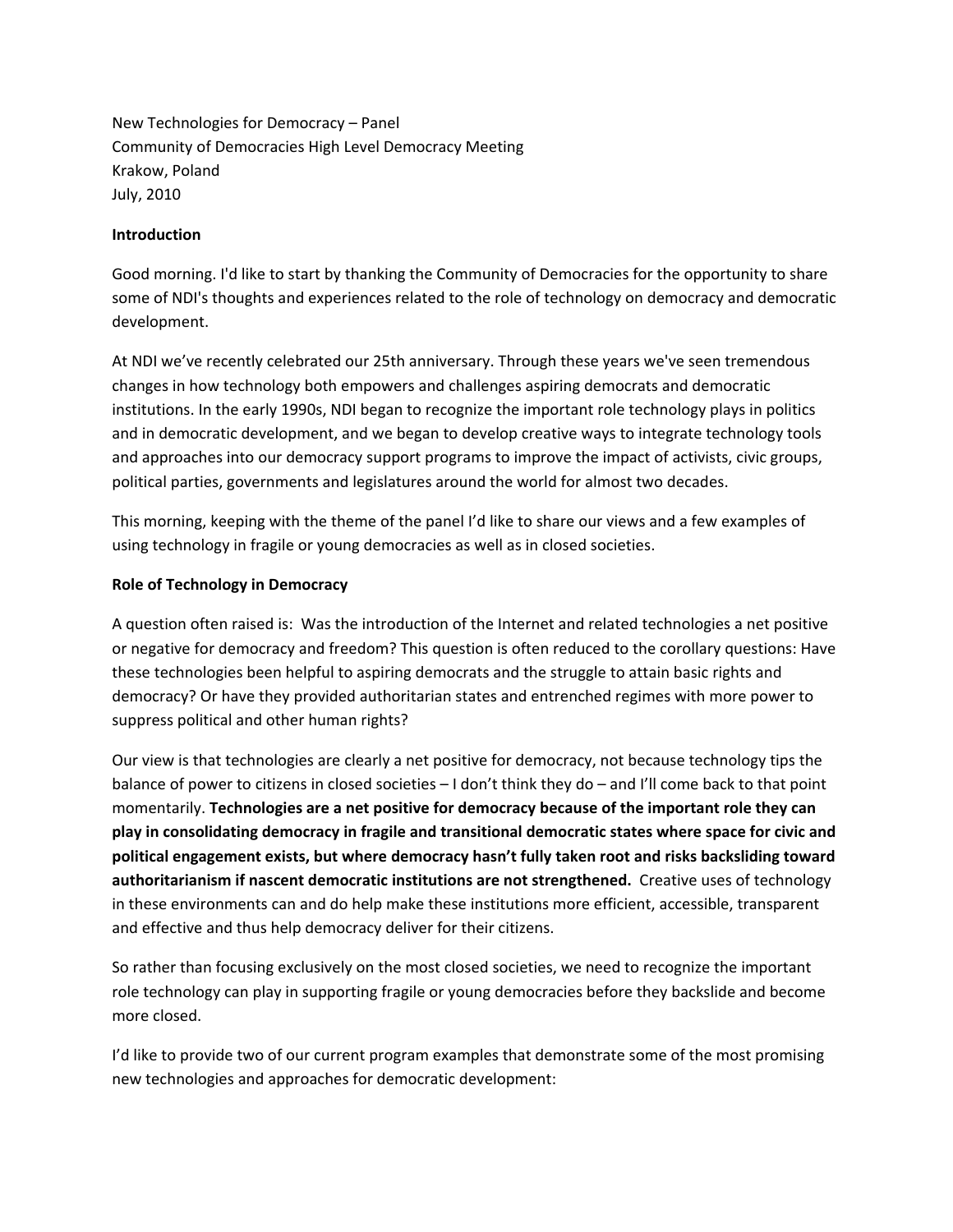- The first example is Afghanistan: We created a tool for analyzing Afghanistan election data in the aftermath of last summer's flawed presidential election that was developed to pinpoint fraud and try to hold the government accountable for better elections going forward. The hope is that by illustrating the widespread fraud using the advanced visualization and data filtering tools built into this mapping application the regime will be compelled to hold a better parliamentary election this September, and parties and election monitoring groups could better prepare to oversee the process. We're also extending this platform with additional data sets, and we'll see how this approach works.
- The new technologies here worth noting that are widely applicable are the "open data" movement, essentially a push to encourage governments and other organizations to make their data not only available, as the Afghan election commission did in the 2500 page PDF document, but make it accessible so the anyone, including civil society groups pushing for more transparent and accountable government, can use the data for their own purposes and analysis.
- The other key innovation are new visualization tools including but not limited to maps, that are becoming cheaper and easier to use and help take large data sets and make them much easier to comprehend, especially combined with multiple open data sets that get "mashed up".
- The second example that demonstrates this point is our partner in Uganda that is monitoring the upcoming election. The Uganda Citizen Hotline program allows citizens to report any problems they have with voter registration during the pre‐election period via text message, and will be combined with a domestic election monitoring program using a national network of trained observers for election day.
- The Citizen Hotline program uses citizen reporting through crowdsourcing for data collection, which is an evolving new approach to increasing citizen participation and oversight of elections and other political processes including areas such as human rights monitoring, budget monitoring, and any number of others. We're working to make these approaches more secure in challenging environments where organizing and training monitors isn't possible, and also to include other forms of data collection such as pictures and video. And these approaches often use nice visualization tools like maps to share the information.713

Now I'd also like to share some thoughts about working in non-democratic environments and the role of circumvention tools and other technologies put to use in these societies.

## **Democratic Development Strategy**

First, it's important to recognize that **building circumvention tools and playing the "cat and mouse" game with technologically savvy authoritarian regimes isn't a democratic transition strategy**. While useful and frequently necessary – and also very risky – it's important to place these tools in the context of the factors to affect change and recognize that **to be most effective in bringing about political reform, they must be used to support well‐organized political activities by strong organizations, typically civic groups or political parties, with long‐term plans for change**. The introduction of these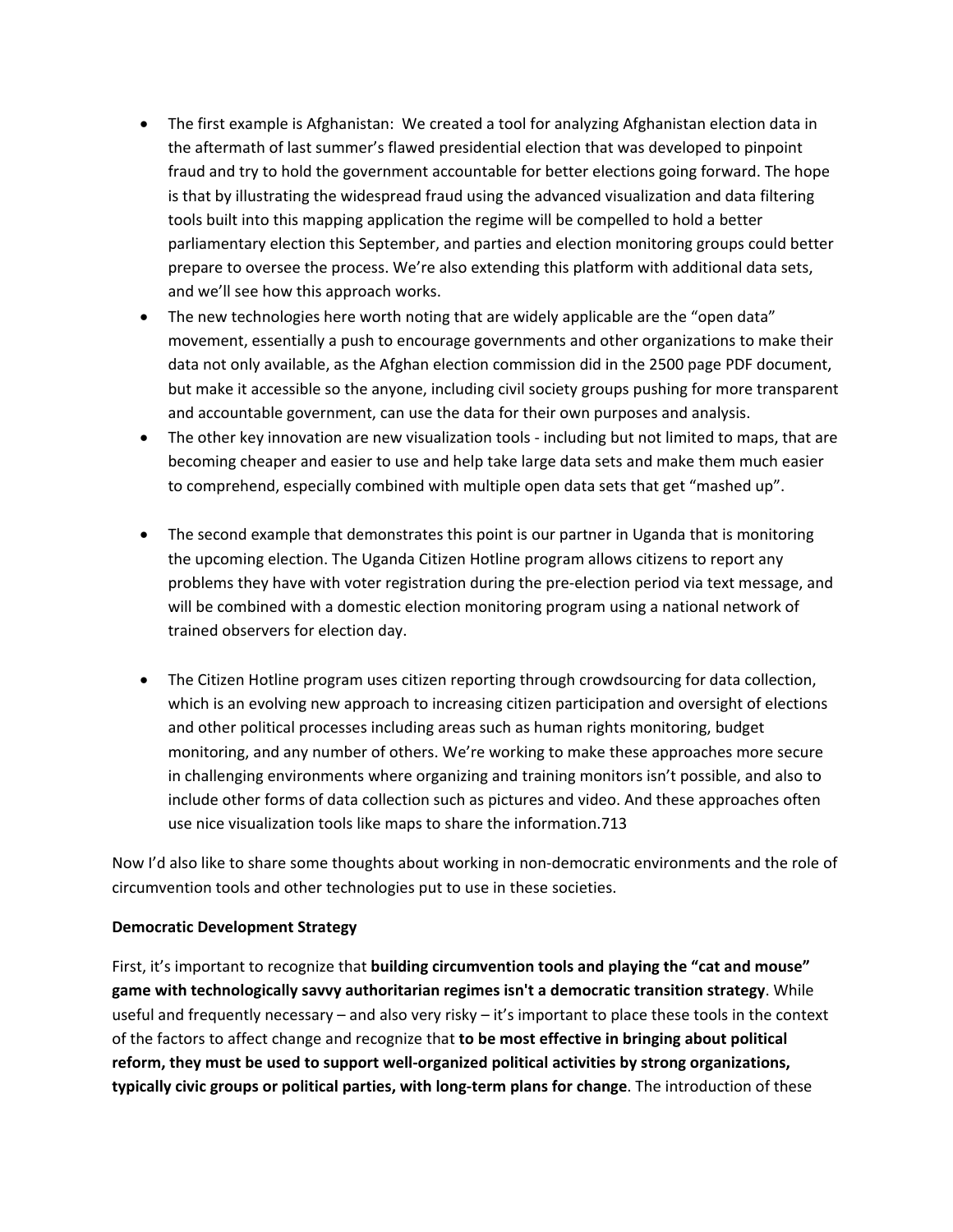tools in the absence of good civic or political organization is not enough.

# **Program Approach for Closed Societies – Security and Risk**

This leads to my last point: In **strong and sophisticated authoritarian states, the state will usually have the technological advantage over citizens** because there is no such thing as fully secure communications – which are critical for effective political organizing. These regimes can easily control access to and monitor the Internet as well as both mobile and fixed-line phone networks, allowing them to block or conduct surveillance at their leisure. Some have even "outsourced" these activities to private or state‐owned companies, typically mobile and Internet service providers, by using them as intermediaries responsible for the implementation of their repressive policies.

In addition, sophisticated states like China and Iran, among others, have increasingly clever ways to gain access to individual computers either physically or remotely and monitor the location of phones so that an individual's security and communications cannot be guaranteed even when using sophisticated encryption, proxy/routing or satellite technologies.

For these reasons, NDI takes a very tempered and cautious approach to introducing technologies in these environments and only by **fully assesses and understands the risks** and building comprehensive communications plans that pair technology and detailed procedures to avoid putting partners or citizens in harm's way.

There is much more to say on these topics, but I'll close and be happy to extrapolate if there are questions, and leave you with a really funny but telling comic.

Read Comic

11:00

## **Closing**

Thank you.

Go to our website, follow us on Twitter, become a fan on Facebook.

## 2 Minute closing statement

Just restate my main points:

- that technology is a net gain for technology because of it's important contribution to strengthening young and weak democracies and prevent backsliding;
- that gains in political reform in closed societies are most impactful when moments of opportunity are paired with good technology and strong political movements;
- in closed societies citizens and civic groups are at a technological disadvantage and need to be very deliberate in building communication strategies that take into account a full understanding